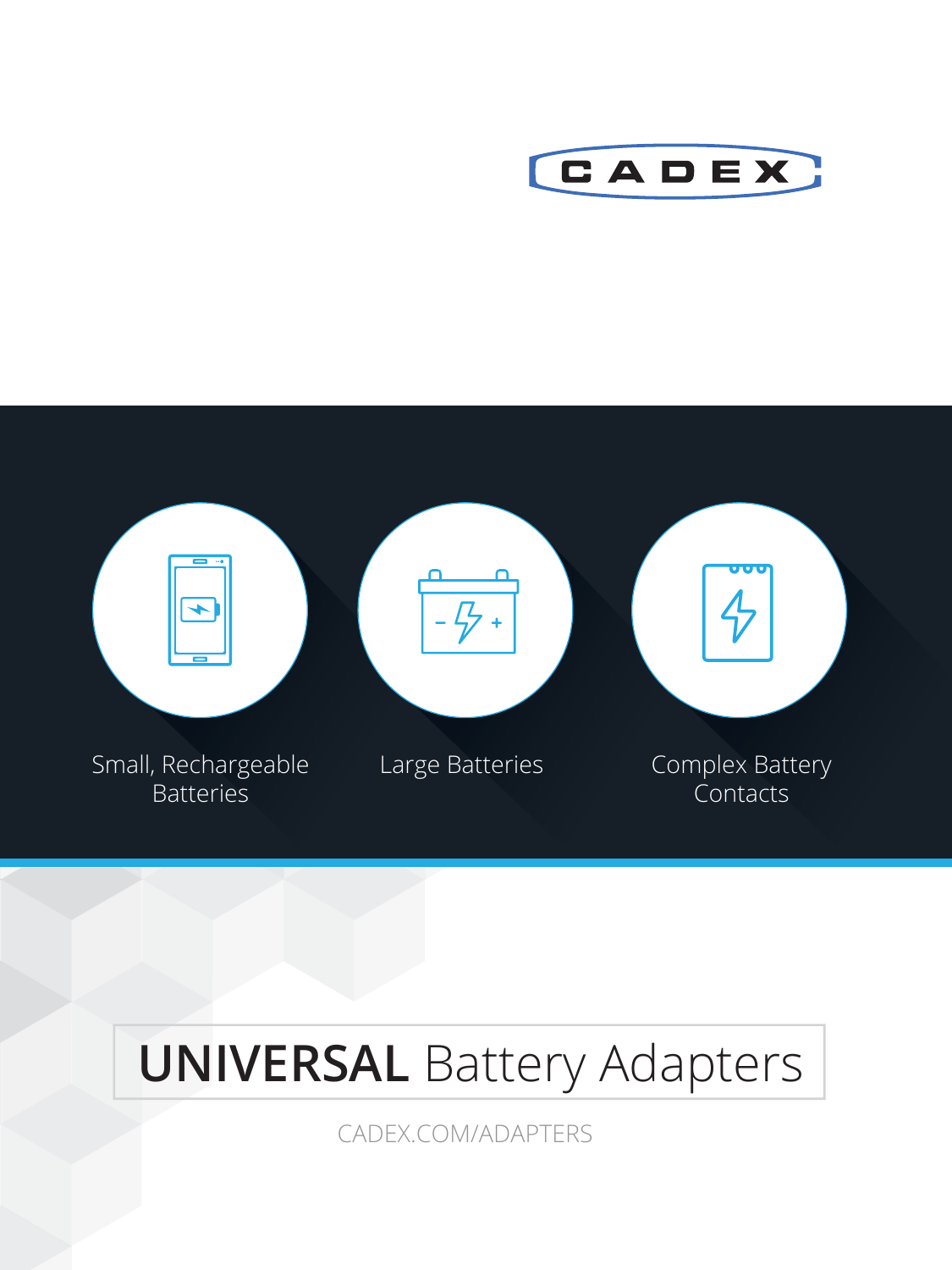# SELECT YOUR **BATTERY TYPE**



Smartphone or small martphone smallrechargeable battery



Large batteries Large



Narrow and awkwardly arrow and awkwardly placed battery contacts

# CHOOSE YOUR **BATTERY ADAPTER**

## RigidArm™

The 4-wire RigidArm™, spring-loaded arms lock into position for repetitive testing. A retractable floor holds batteries vertically or horizontally. Simple cable connections offer easy polarity selection, and temperature sensor ensure safe operation. **Part No: 07-110-0192** 

## **Smart**Cable

The Smart Cable features 4-wire battery cables with alligator clips to provide easy connection to larger batteries. Ideal for batteries with exposed tabs or special terminals. The insulated alligator clops are connected to your Cadex analyzer by banana plugs. A magnetized temperature sensor is included. **Part No: 07-110-0115**

### FlexArm™

The FlexArm™ features battery contacts on flexible, spring-loaded arms to reach narrow and awkwardly placed battery contacts. Magnetic guides on the insulated steel floor hold the battery in any position. Banana plugs enable easy polarity selection. A spring-loaded temperature sensor is embedded in the floor.

**Part No: 07-110-0180**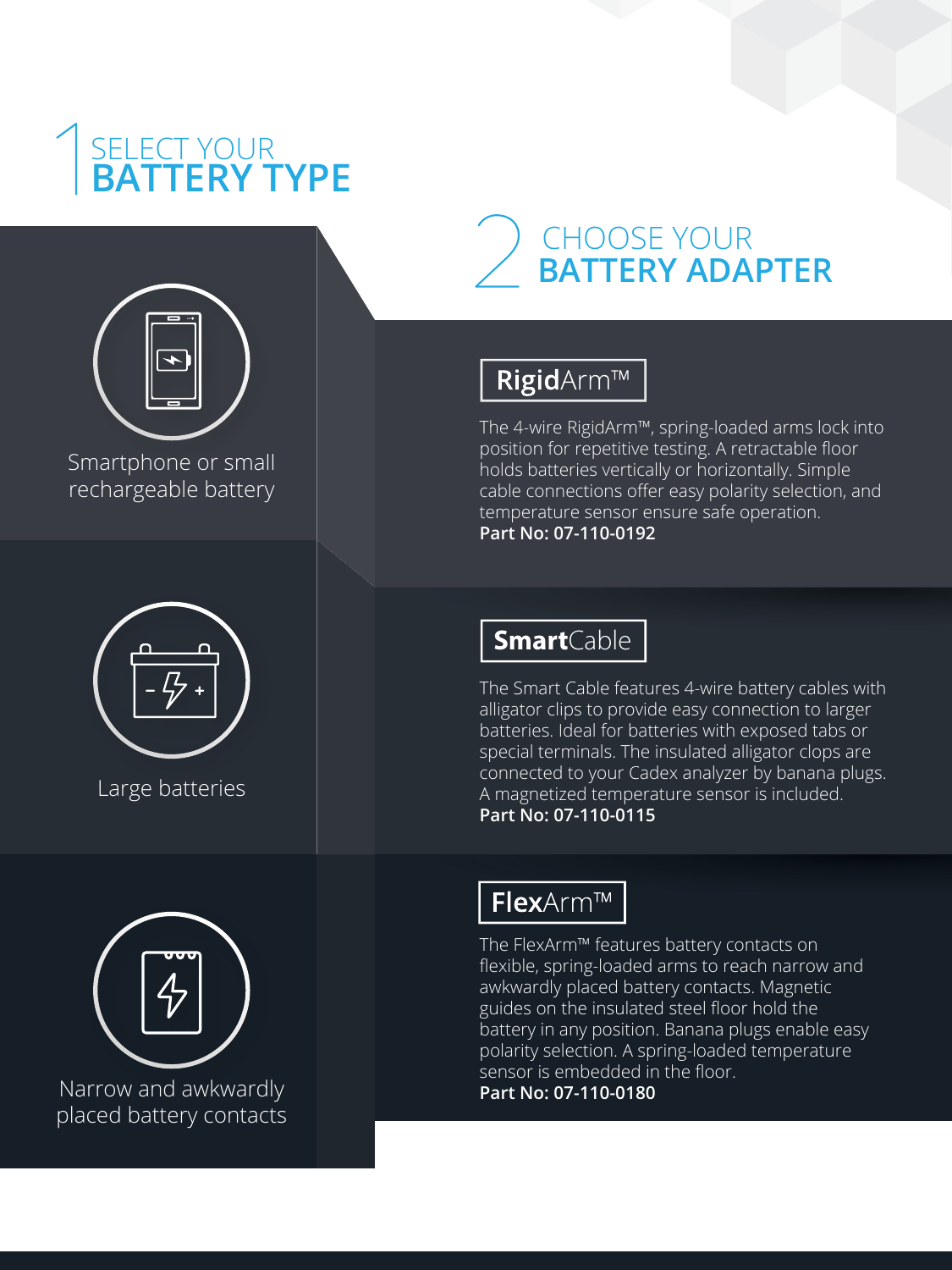# CHOOSE ANY **ANALYZER**





Not what you're looking for? We have also a selection of over 3,200 different custom-made adapters for almost any battery type. Or inquire us to develop your own. Learn more at **Cadex.com/adapters**